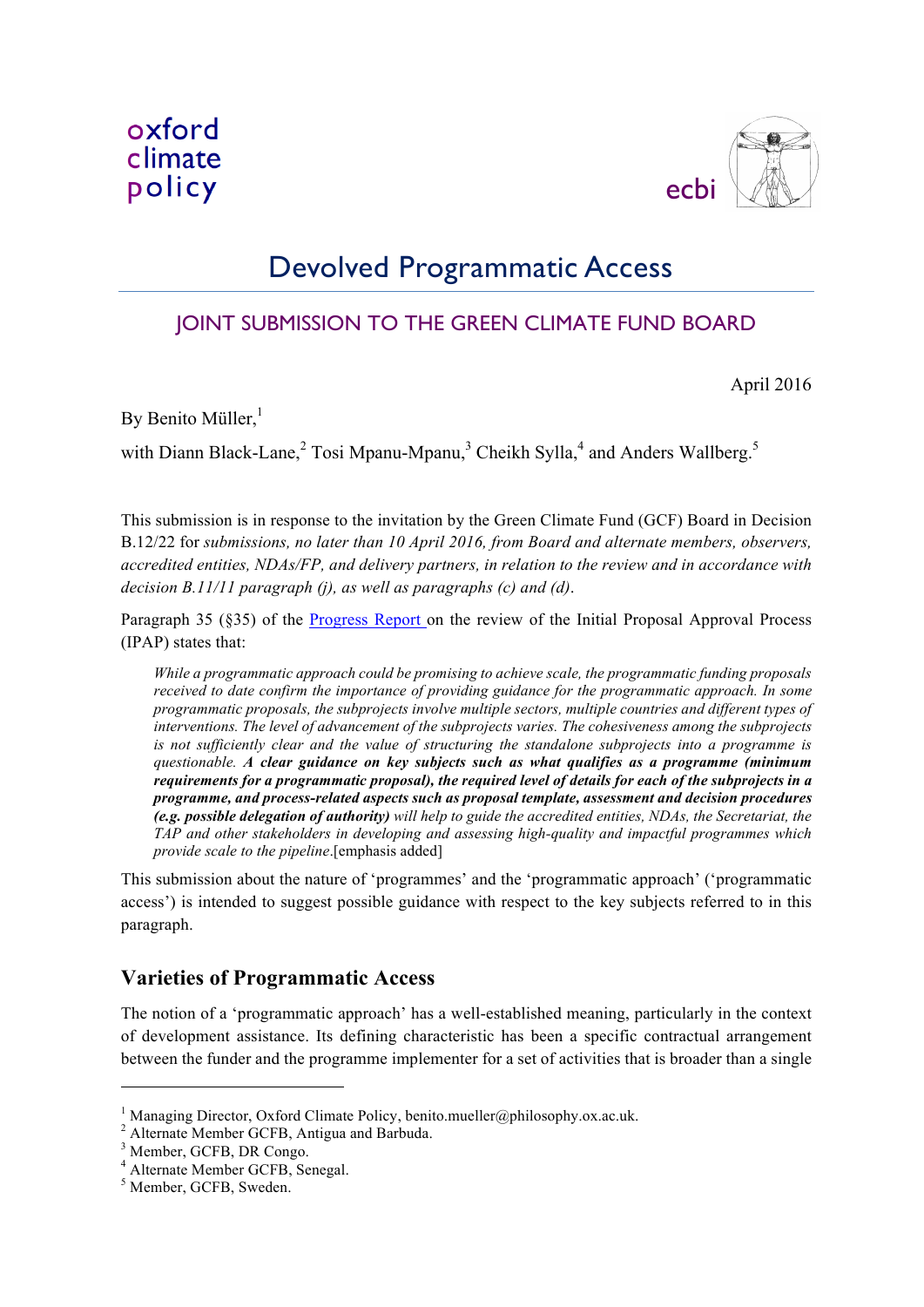project. As alluded to in §35, programmatic approaches can differ with respect to different levels of delegated/devolved authority. Müller & Pizer, for example, used the following taxonomy of programme types based on increasing levels of devolution in decision making:

- [B.1] The specific projects associated with a particular programme in a given country are approved by the GCF at the same time as the programme approval.
- [B.2] A programme of activities is approved by the GCF, but requires subsequent GCF approval for each project once they are fully specified.
- [DA.1] The approved programme specifies in less detailed terms how the money will be spent say, a particular wind farm and a sea wall − but without all the details that normally accompany project approval at a development bank (such as listings of co-financing partners, contracts, etc.)
- [DA.2] The approved programme allocates money for particular purposes such as renewable energy and coastal protection – together with agreed criteria for project selection but does not specify particular projects.
- [DA.3] The approved programme provides a sum of money, perhaps into a multi-donor trust fund, and lists types of eligible activities – such as renewable energy and coastal protection – together with agreed criteria for project selection but without any sub-allocation. Payment might be provided up front, in line with projected expenditures, or upon completion and based on demonstrated results.
- [DA.4] Rather than focusing on a particular country, the GCF develops and approves funding rules for eligible activities – for example, a subsidy formula for eligible renewable energy projects – that could be used in multiple countries.

The key distinction here is between programmatic approaches with devolved sub-project approval, and those without. The latter, exemplified here by [B], treat "programmes" essentially as Bundles of (sub-) projects. As such, the issues alluded to in §35 regarding the cohesiveness between sub-projects and the added value of collecting individual projects into such bundles does indeed arise, but only because the underlying conception is that of a programme as a bundle of projects, without any devolution of decision making. However, the real promise of the programmatic approach 'to achieve scale' is in Devolved Access, as exemplified in programmatic access types listed under [DA].

## **The Need to Incorporate Devolved Programmatic Access in the IPAP**

The real problem with the IPAP as approved by the Board in Decision B.07/03 is that it fails to accommodate such devolved programmatic access. Indeed, this was the very reason why a reference to 'additional modalities that further enhance direct access' was added to the same Decision in the context of reasons why the IPAP will have to be reviewed, and it is probably the reason why at present 'programmes' seem to be interpreted as bundles of sub-projects.

As it happens, the status quo has already overtaken the IPAP. Not only has the Board agreed in the TOR of the Enhanced Direct Access Pilot Phase that '*unlike the traditional direct access modality, there will be no submission of individual projects or programmes to the Fund because decisionmaking for the funding of specific pilot activities will be devolved to the country level*'[§4.e, emphasis added], but it has already approved an activity, the *Acumen KawiSafi Ventures Fund7*

l

<sup>&</sup>lt;sup>6</sup> See Müller & Pizer (2014), Devolved Access Modalities: Lessons for the Green Climate Fund from existing practice

<sup>7</sup> See Appendix to Müller (2015), On the Virtues of Strategic Divisions of Labour: Some thoughts on strategies for the Green Climate Fund and the Financial Mechanism of the Paris Agreement.